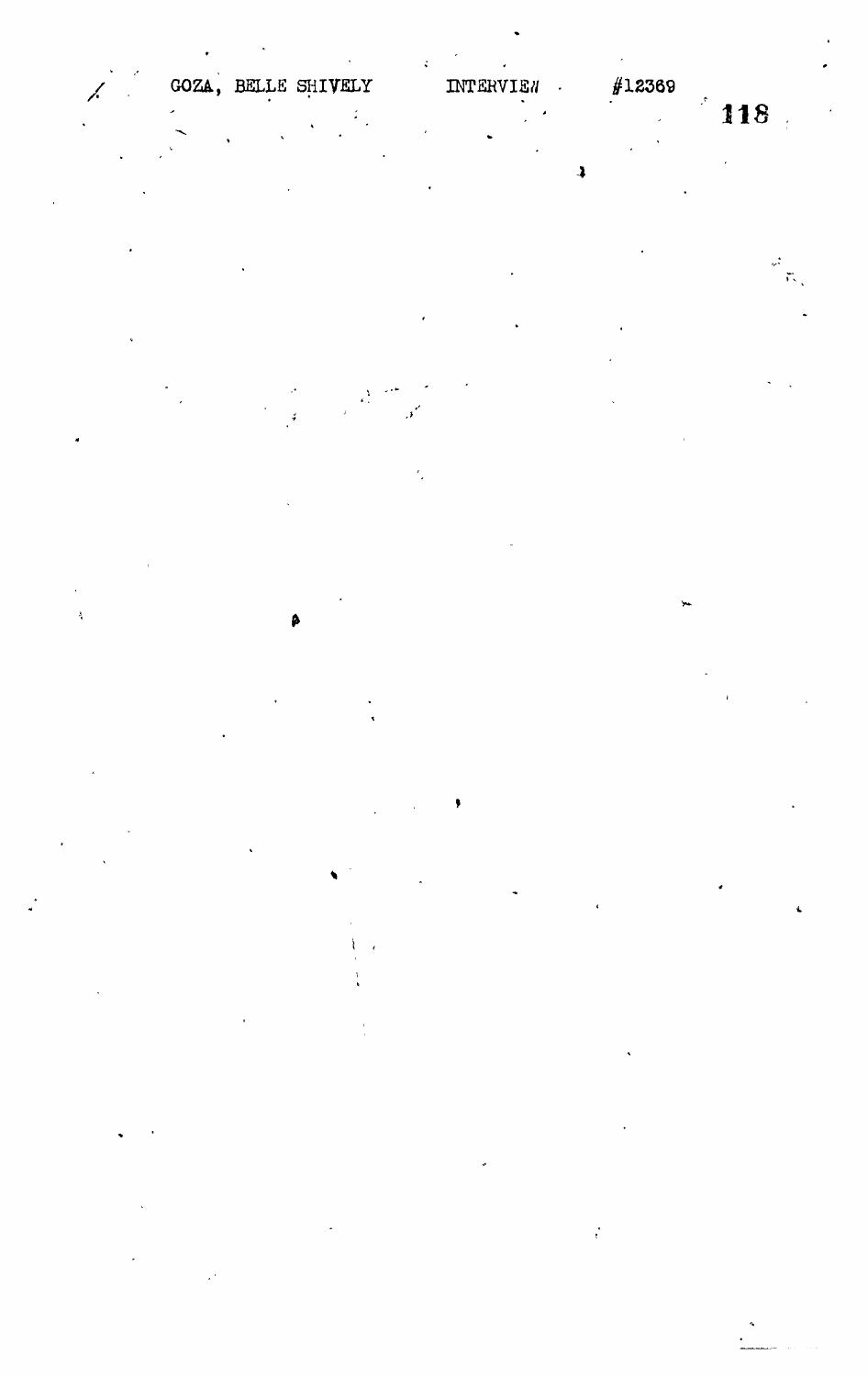| GOZA; FELLE SHIVELY $-3 - 2N$ TRTERVIEW. 12369<br>TOGRAPHY. FORM<br>WORKS FROGRESS ADMINISTRATION<br>Indian-Pioneer History Project for Oklahoma<br>Field Worker's name Roosevelt Terrisaw | Form $A-(S-149)$<br>2.<br>119                                                                                                                          |
|--------------------------------------------------------------------------------------------------------------------------------------------------------------------------------------------|--------------------------------------------------------------------------------------------------------------------------------------------------------|
| <b>Show 1977</b><br>This report made on (date) ___________ riec. 8                                                                                                                         | $=$ 193 $^7$                                                                                                                                           |
| Name N.rs. elle Shively Goza<br>1.                                                                                                                                                         |                                                                                                                                                        |
| Post Office Address Ckmulgee, Oklahoma.<br>3.                                                                                                                                              |                                                                                                                                                        |
| Residence address (or location) 1304 horth Collins<br>3.                                                                                                                                   |                                                                                                                                                        |
| 4. DATE OF BIRTH: Month $July$ $\frac{July}{Day}$ 13 $\frac{13}{Year}$ 1860                                                                                                                |                                                                                                                                                        |
| 5. Place of birth [ scourin County, Illinois.                                                                                                                                              |                                                                                                                                                        |
| Name of Father Form Shively<br>6.                                                                                                                                                          | Place of birth "entucky                                                                                                                                |
| Other information <i>'about father</i>                                                                                                                                                     | wagon builder and farring ratlements<br><b>Faker.</b>                                                                                                  |
| Name of Mother . artha Smith Shively<br>7.                                                                                                                                                 | Place of birth Virginia.                                                                                                                               |
| Other information about mother                                                                                                                                                             | Mouse wife.                                                                                                                                            |
| story of the person interviewed. Refer to Manual for suggested subjects<br>this form. Number of sheets attached                                                                            | Notes or complete narrative by the field worker dealing with the life and<br>and questions. Continue on blank shaets if necessary and attach firmly to |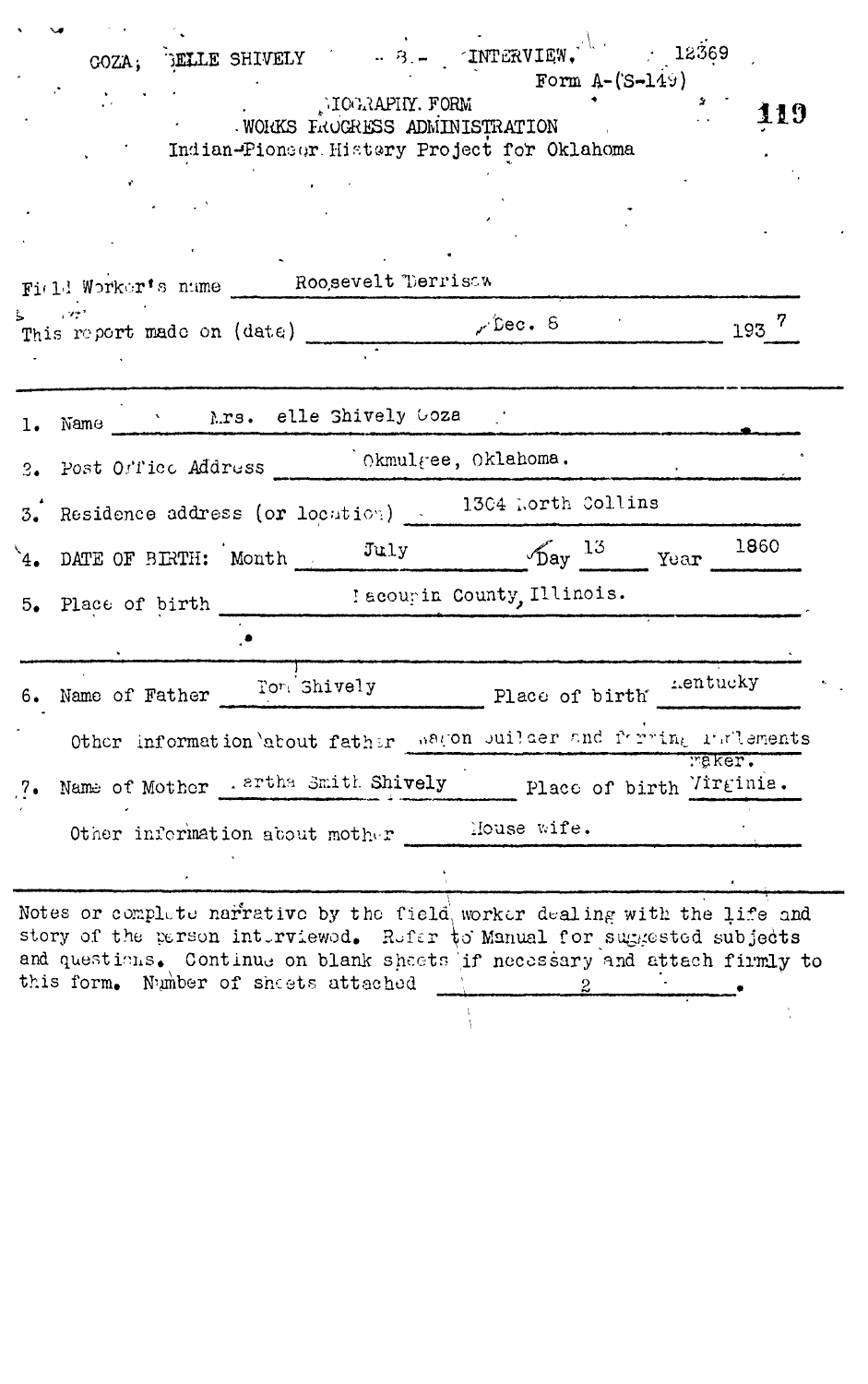GOZA / BELLE SHIVELY.

INTERVIEW. 12369

I Roosevelt Derrisaw Investigator December 8, 1937

> An Interview with Mrs. Belle Shively Goza, Okmulgee, Oklahoma.

', Mrs. Belle Shively Goza was born in Macoupin County, Illinois, on July 13, 1860, and was reared in Kentucky. When she was nineteen years old her folks moved to When she was nineteen years old her folks moved to make the trip from Kentucky to Texas. As they travelmake the trip from. Kentucky to Texas. As they travelstopped for two or three days in some old abandoned stopped for two or three days in some old abandoned and hunt for game for their food on the next stop. and hunt for game for the next stop. The next stop  $\mathcal{A}$  is the next stop on the next stop.

The height of their wave feet and a half-control  $\mathcal{M}$  their was two feet and a half-control  $\mathcal{M}$ made cover, which was called drilling or sheeting. After moving to Texas they lived there five years.  $\overline{\mathcal{A}}$ There Belle met and married W. G. Goza, a native of There Belle met.and married W. G. Goza, a native of Tennessee. She and her husband moved to the Indian Tennessee. She and her husband moved to the Indian Territory. The first place they stopped was on a  $T_{\rm eff}$  the first place they stopped was on a stopped was on a stopped was on a stopped was on a stopped was on a stopped was on a stopped was on a stopped was on a stopped was on a stopped was on a stopped was on a stop farm at Washita, belonging to Kate Finch, a Choctaw. Later they moved to the farm of Bob Murray.

In that way they had plenty to eat at all times.